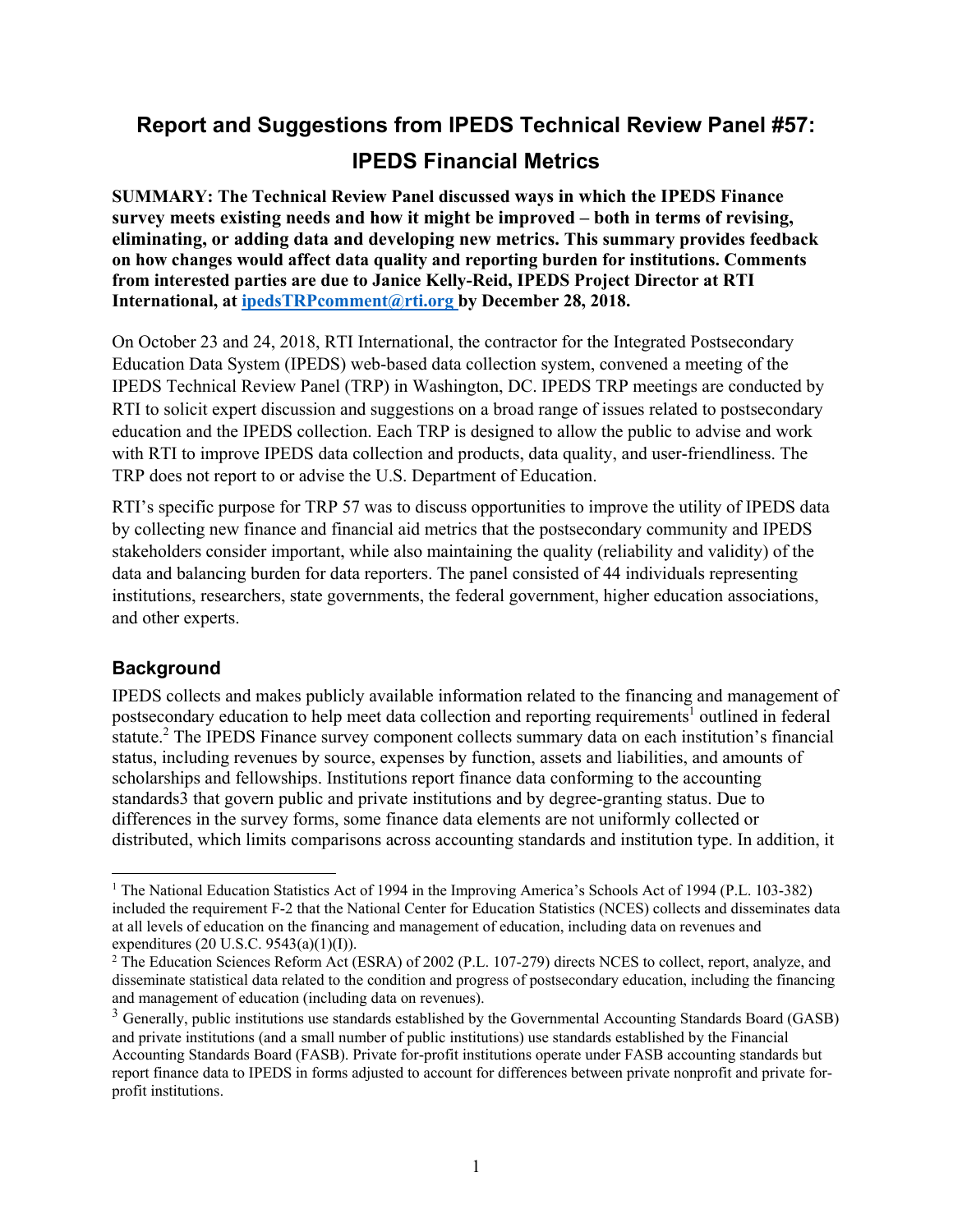is unclear how extensively the data collected through the Finance survey component are used by various constituencies.

The National Postsecondary Education Cooperative (NPEC)<sup>4</sup> commissioned a research paper<sup>5</sup> to examine the usefulness of existing IPEDS finance data and financial indicators, and to explore opportunities for new metrics to provide useful and meaningful statistics that describe higher education financing in the United States. The authors conducted interviews with stakeholders in the higher education community and investigated available higher education finance data sources and existing metrics to identify and prioritize topics of interest to the higher education community.

One finding of this exploratory research indicates that IPEDS finance data offer wide coverage and comparability and are sufficient for answering basic, high-level finance questions; however, there is a disconnect between the priority questions being asked in the field and the data currently available in IPEDS. Further, IPEDS finance data are heavily grounded in the accounting-based conventions that govern how and what data are collected, which imposes further limitations on the utility of the data.

RTI convened the TRP to engage the postsecondary community in a discussion about how IPEDS could modify its current collection to provide more meaningful and useful data related to higher education finance. The TRP was asked to review the findings and recommendations from the NPEC paper and consider potential changes to streamline the current IPEDS Finance survey component and consider strategies for reducing burden for data reporters. The TRP was advised that suggestions for data collection changes should consider the institutional capacity and resources needed to implement the change as well as the potential burden placed on data reporters.

#### **Discussion Item #1: Streamlining the Finance Survey Component**

The panel reviewed the finance forms to look for ways to reduce burden while preserving data quality. One possible way to do so is to streamline the Finance survey component to better align the forms and facilitate comparisons across accounting standards and institution type.

**For-profit Income Tax Expenses.** Currently, only for-profit institutions report income tax expenses, of which very few are eligible to report (this section is only applicable to those for-profit institutions that have either a C Corporation or a Limited Liability Company (LLC) business structure). Moreover, the tax amounts reported have fluctuated widely from year to year.

Panelists agreed IPEDS should continue to collect income tax expenses from eligible for-profit institutions to maintain data continuity and transparency, at least until more research can be performed on how the data are used. They noted the data are appropriate for the sector and accurately represent the business functions of eligible institutions. Although only a small number of institutions are eligible to report, collecting income tax expense does not disproportionately burden the for-profit sector. Panelists also discussed the need to adapt the collection to address changing tax laws for notfor-profit institutions and suggested expanding the GASB and FASB forms to collect income tax expenses (as applicable).

<sup>&</sup>lt;sup>4</sup> NPEC was established by NCES in 1995 as a voluntary organization that encompasses all sectors of the postsecondary education community including federal agencies, postsecondary institutions, associations, and other organizations with a major interest in postsecondary education data collection.

<sup>5</sup> Kolbe, T., & Kelchen, R. *Identifying New Metrics Using IPEDS Finance Data.* (NPEC 2017). U.S. Department of Education. Washington, DC: National Postsecondary Education Cooperative. Retrieved November 28, 2018 from http://nces.ed.gov/pubsearch.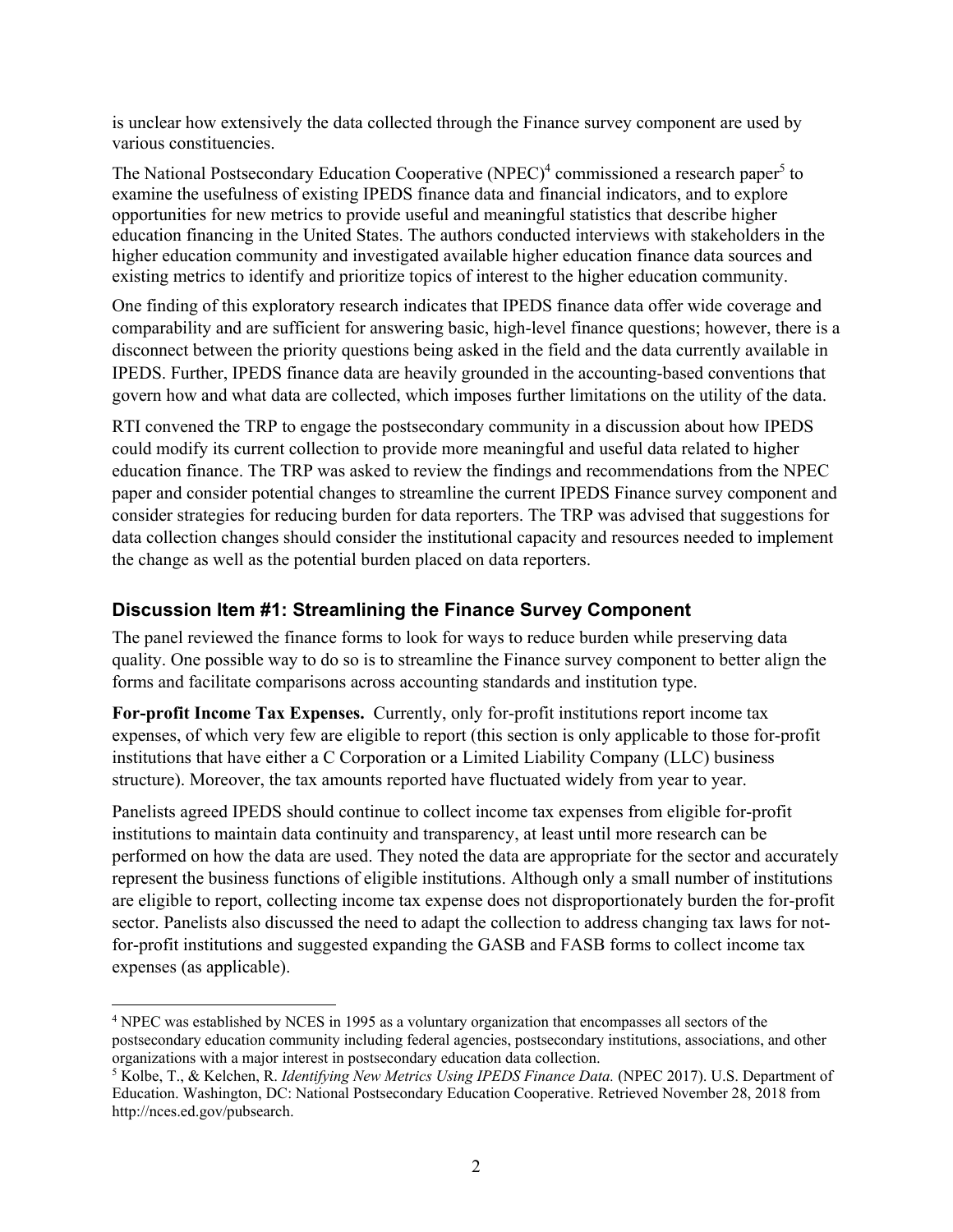**Revenues by Source Reporting.** All institutions currently report revenues by source but do so in different ways depending on the institution type and the accounting standard used. Revenues reporting could be streamlined across accounting standards by asking institutions to report revenues by source only. For FASB not-for-profit institutions, this would mean eliminating the reporting of revenues by restriction, and thus reporting only on total revenues. For GASB institutions, this would mean eliminating revenues reporting by operating/nonoperating activities.

*Private not-for-profit and public institutions using FASB standards.* Recent changes to FASB accounting standards render the current restriction categories no longer applicable. As a result, the FASB form will need either to adopt the new restriction categories or to collect revenues by source only (ignoring any restrictions). The latter approach would have the advantage of increasing user accessibility, especially since most revenue sources reported do not have restrictions (with the exception of private gifts, grants, and contributions). However, this would reduce transparency, as restricted funds would no longer be clearly distinguished from unrestricted funds.

Panelists noted that the concept of restrictions is an important principle of not-for-profit accounting and reporting as it relates to an organization's stewardship responsibilities for its resources, some of which are not meant to be used in the current period. Panelists expressed the concern that eliminating the distinction of restrictions for not-for-profit FASB institutions could lead to the potential misuse of data and misinterpretation (for example, around the appearance of institutions' wealth and of how much not-for-profit institutions receive that can be spent each year). They also pointed out that if one of the goals is to enhance the usability of IPEDS data, eliminating the distinction of restricted from unrestricted revenues would have a negative effect on the transparency of data and its analysis potential. Consequently, for institutions using FASB standards, the panel suggested collecting revenues by source and by the availability of the funds for spending in the current year. They suggested modifying the categories of the columns to "Available" (e.g., available for current use) and "Not Available" (e.g., not available for current use).

*Public institutions using GASB standards.* Institutions using GASB standards report revenues by source with further breakdown into revenues generated from operating activities (providing goods or services, such as tuition/fees, sales and services) and revenues from nonoperating activities (nonexchange of goods or services, such as appropriations and gifts). Eliminating the collection of revenues by operating and nonoperating activities would enhance accessibility for users. This change would, however, reduce transparency, as data collected and reported with this approach would neither match institutions' audited financial statements nor the historical Digest of Education Statistics tables, which distinguish operating from nonoperating revenues.

Panelists generally agreed that eliminating the differentiation of revenues by operating and nonoperating activities for institutions using GASB standards would be an appropriate streamline to the survey, given that most data users are more interested in the government source of revenues than whether they come from operating or nonoperating activities. Panelists suggested continuing to collect revenues by source, eliminating the operating/nonoperating categories, and aligning the GASB form to be consistent with the proposed changes to the FASB form (i.e., report revenues by "Available" and "Not Available" categories) to improve comparability across accounting standards.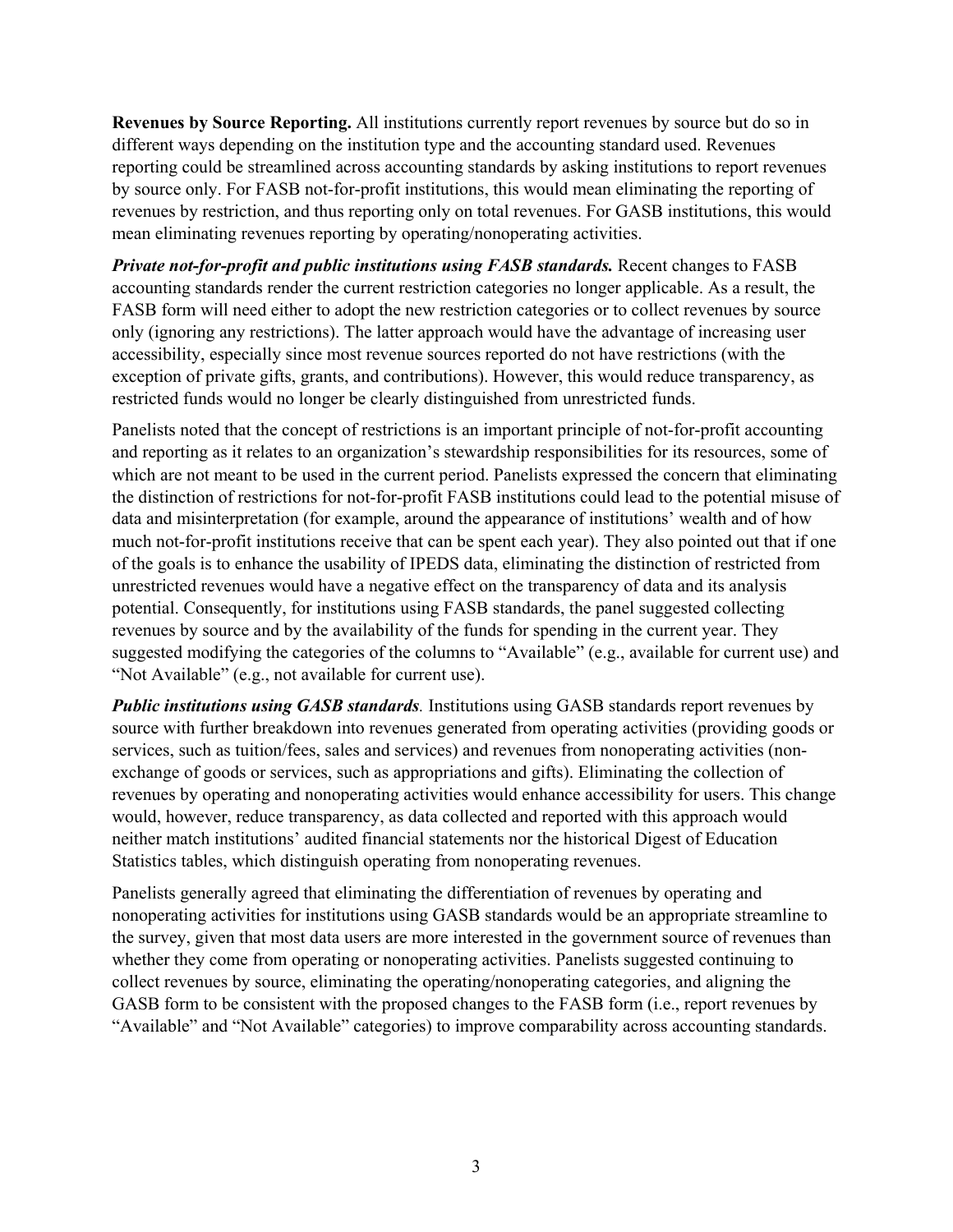#### **Discussion Item #2: Athletics, IT, and Endowments**

The panel was asked to review data that are currently unavailable in IPEDS but are of particular interest to the field.

**Athletics.** The Finance survey component includes a checkbox asking institutions to indicate whether intercollegiate athletics expenses are reported as an auxiliary enterprise, a student service, in another functional category, or if the institution does not participate in intercollegiate athletics. The panel suggested adding a similar question to capture information about where athletics revenues are included. To make the information more useful for data users, responses to both the expense and revenue checkboxes should be included as separate variables (rather than response status flags) within the published data.

Although panelists generally agreed that collecting total athletics revenue and expenses (or athletics revenue and expenses as a percent of the total) would be useful, they noted possible duplication with an existing federal source of data that collects financial data on intercollegiate athletics at a more granular level than what is included on institutions' audited statements -- the Office of Postsecondary Education's (OPE) Equity in Athletics Disclosure Act (EADA) Survey collects financial data on operating (game day) expenses, recruiting expenses, and total revenues and expenses by sport and by gender of team (men/ women). Panelists noted the burden associated with having two federal sources of similar, but potentially inconsistent, data on athletics revenue and expenses. They suggested a more comprehensive review of this topic to better understand how to align the IPEDS and EADA collections, and, potentially, the need for structural changes (or definitional changes) to reconcile reporting differences.

**Information Technology (IT) Expenses.** IPEDS does not currently define or collect IT expenses but provides guidance on where to include IT expenses. Given that IT expenses are challenging to define and budgeted within multiple functional expense categories, the panel suggested further research is needed before implementing any changes. For example, disentangling which expenses are truly IT expenses would neither be straightforward nor likely to result in useful data, particularly for institutions with both a centralized IT infrastructure and distributed IT infrastructure, or for in-house versus contracted IT services (in which case, payments to vendors would not necessarily be clearly distinguished from IT expenses). Currently, the nature of IT expenses is changing so rapidly that accurately capturing detail related to IT expenses would be very difficult.

**Endowments.** IPEDS currently collects the value of institutions' endowment assets at the beginning and end of the fiscal year from applicable private not-for-profit FASB institutions and GASB institutions. The panel agreed to use "endowment net assets" instead of "endowment assets", where applicable, to clarify this section could include endowment liabilities and to add a field to calculate amount of the change in value of endowment net assets. The panel suggested including the following fields to collect more detail on the change in the value of endowment assets:

- Change in value of endowment net assets (*calculated value*: value of endowment net assets at the end of the fiscal year minus value of endowment net assets at the beginning of the fiscal year)
	- o Net gifts and additions
	- o Endowment and investment return
	- o Spending distribution for current use
	- o Other (*calculated value:* balance line)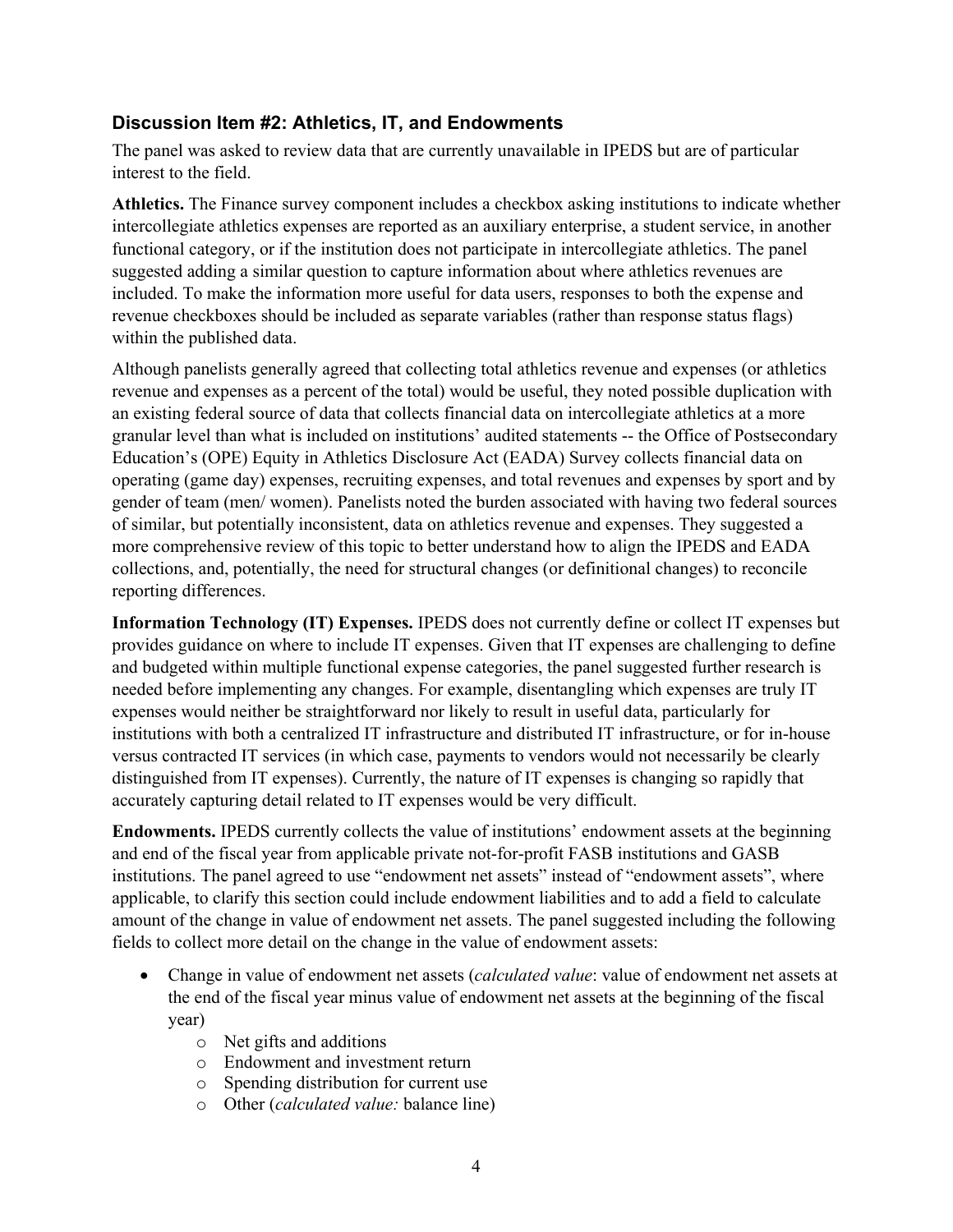# **Discussion Item #3: Scholarship/Fellowship Allowances and Discounts**

Scholarships and fellowships may be used to pay tuition and fees and other institutional charges such as room and board or bookstore charges. Under GASB and FASB accounting standards, the amounts used to pay tuition and other institutional charges are considered discounts or allowances, reducing the amount the student actually pays to attend the institution. National Center for Education Statistics (NCES) currently collects the portion of revenues coming from financial aid sources and is interested in expanding the Scholarships and Fellowships screen to understand how financial aid sources contribute to the institutional revenues and scholarship discounts.

Panelists suggested adding new fields to collect additional detail on discounts and allowances by grant type (discounts from Pell, other federal sources, state government, local government, endowments and gifts, other institution sources).

This approach focuses on institutional resources and aligns with the current Finance survey component in terms of reporting period (fiscal year) and coverage (all students, credit and noncredit). Although the resulting data would provide more information on discount rates and student aid expense, panelists recognized that the proposed changes do not fully capture aid sources for student subgroups (e.g., graduate, noncredit students). Additionally, further consideration is needed to determine how to collect state grants, third party aid sources, and tuition waivers/exemptions, as there is variability in how these items are categorized on financial statements.

# **Discussion Item #4: Bursar Collection**

Another way to increase transparency on how aid contributes to institutional revenues is by looking at how students pay their invoiced expenses. This can be accomplished by collecting the number of students and total aid amounts (disbursed\*) by source of funding:

- grants (federal, state, local, institutional, other, and did not receive grants),
- loans (federal, state, local, institutional, other, and did not receive loans), and
- other contributions (out-of-pocket, third party payments (as known to the institution) and rebates)

#### *\*Note that work study payments do not generally flow through the bursar office and would not be included.*

In addition, this collection would capture data from student invoices: number of students and amount invoiced by category (tuition, room, board, required fees, other expenses, total invoice, total collected and total in arrears).

This approach focuses on student funding sources and aligns with the 12-month Enrollment survey, in terms of reporting period (July 1 through June 30), coverage (students enrolled for credit only), and breakouts by enrollment level (undergraduate students and graduate students). Panelists noted that decision rules would be needed to address reporting for students that move from undergraduate to graduate within the 12-month reporting period.

Panelists noted that collecting student invoice data would not be subject to the constraints imposed by specific accounting standards but would require IPEDS data providers to coordinate with their institution's bursar office to gather the data needed to report. RTI encourages additional comments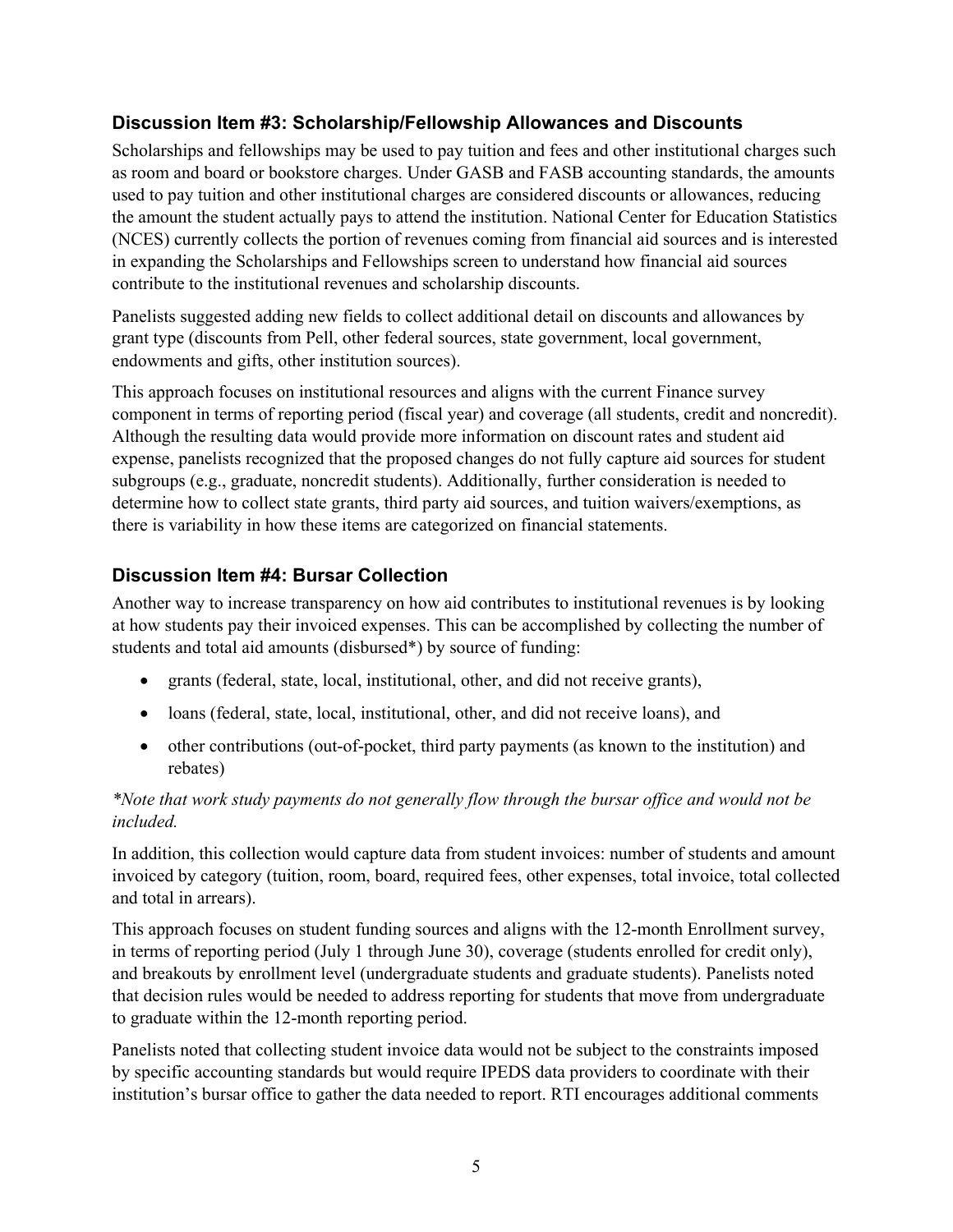on this topic, particularly with respect to burden and whether nondegree-granting institutions should be required to report.

## **Discussion Item #5: Financial Indicators**

The financial health of higher education institutions is noted as an important issue for policymakers and consumers. Panelists noted the lack of metrics regarding financial health currently available in IPEDS and agreed that NCES should make available to the industry financial health indicators that expand on the revenue, expenditure, and balance sheet portions of the current Finance survey component. They suggested adding a new screen to the Finance survey component for institutions to report the underlying data for NCES to calculate the following ratios (based on NACUBO's Composite Financial Index calculations, which are published for NACUBO members for strategic planning analysis). The suggested ratios and underlying data (numerator and denominator) are summarized in Table 1.

| <b>Ratio</b>                                                 | <b>Description</b>                                                                                                               | <b>GASB</b>                                                                                                                                         | <b>FASB Not-for-profit</b>                                                                              | <b>FASB</b><br><b>For-profit</b> |
|--------------------------------------------------------------|----------------------------------------------------------------------------------------------------------------------------------|-----------------------------------------------------------------------------------------------------------------------------------------------------|---------------------------------------------------------------------------------------------------------|----------------------------------|
| Net operating<br>revenue/margin<br>(aka Net income<br>ratio) | Reflects the net loss<br>or gain as a<br>percentage of<br>revenues, and over<br>time can show<br>whether institution's           | Operating income (loss) plus<br>net nonoperating<br>revenues (expenses) plus<br><b>FASB Component Units</b><br>change in<br>unrestricted net assets | Excess (deficiency) of<br>unrestricted operating<br>revenues over<br>unrestricted<br>operating expenses | <b>Net</b><br>income             |
|                                                              | operations are<br>sustainable.                                                                                                   | Operating revenues plus<br>nonoperating revenues plus<br><b>FASB CU total unrestricted</b><br>revenue                                               | <b>Total unrestricted</b><br>operating<br>revenue                                                       | Total<br>revenue                 |
| Return on Net<br>Assets ratio                                | Measures whether<br>asset performance<br>and management                                                                          | Change in net assets plus<br>FASB CU change in net<br>assets                                                                                        | Change in net assets                                                                                    | Change in<br>equity              |
|                                                              | support the strategic<br>direction                                                                                               | Total net assets plus FASB<br>CU total net assets                                                                                                   | Total net assets                                                                                        | Total<br>equity                  |
| Viability ratio                                              | Measures institution's<br>ability to manage<br>debt and indicates<br>whether entire debt<br>can be met with<br>expendable assets | Expendable net assets +<br>FASB component unit<br>expendable net assets                                                                             | Expendable net assets                                                                                   | Adjusted<br>equity               |
|                                                              |                                                                                                                                  | Plant-related debt plus FASB<br>CU plant-related debt                                                                                               | PPE debt                                                                                                | PPE debt                         |
| Primary reserve<br>ratio                                     | Tells how long<br>institution can<br>continue to operate                                                                         | Expendable net assets +<br>FASB component unit<br>expendable net assets                                                                             | Expendable net assets                                                                                   | Adjusted<br>equity               |
|                                                              | using readily<br>available assets, a<br>component of EZ<br>Audit's composite<br>score.                                           | Total expense + FASB<br>component unit expense                                                                                                      | <b>Total expense</b>                                                                                    | Total<br>expense                 |

**Table 1 – Proposed Financial Health Indicator Ratios and Required Data Fields** 

Panelists noted that the new fields for the financial health indicator calculations generally align with audited financial statements; however, further consideration is needed to determine how these proposed fields would be affected by the changes to GASB Statements 68 and 75.